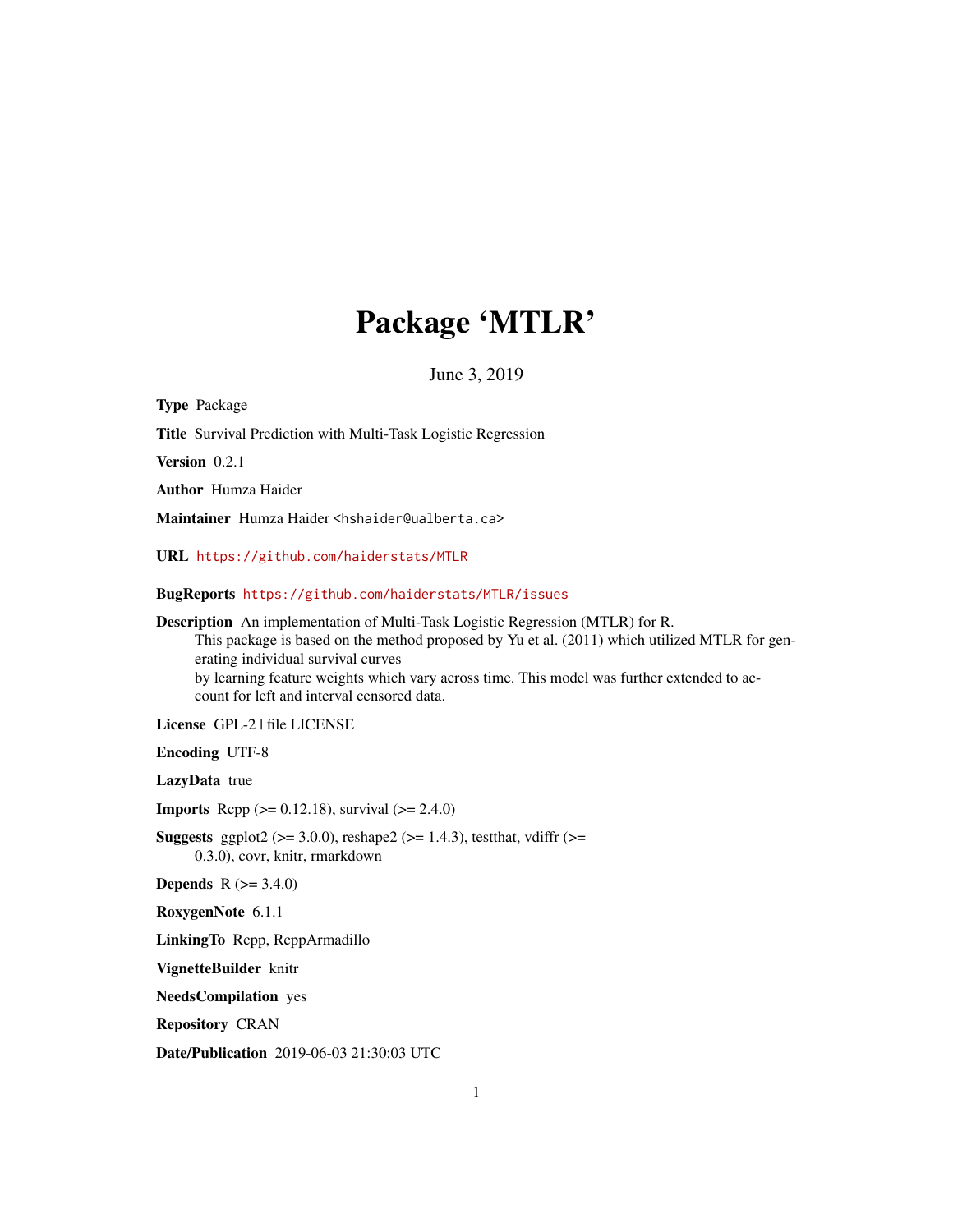# <span id="page-1-0"></span>R topics documented:

| Index |  |  |  |  |  |  |  |  |  |  |  |  |  |  |  |  |  |  | 13 |
|-------|--|--|--|--|--|--|--|--|--|--|--|--|--|--|--|--|--|--|----|
|       |  |  |  |  |  |  |  |  |  |  |  |  |  |  |  |  |  |  |    |
|       |  |  |  |  |  |  |  |  |  |  |  |  |  |  |  |  |  |  |    |
|       |  |  |  |  |  |  |  |  |  |  |  |  |  |  |  |  |  |  |    |
|       |  |  |  |  |  |  |  |  |  |  |  |  |  |  |  |  |  |  |    |
|       |  |  |  |  |  |  |  |  |  |  |  |  |  |  |  |  |  |  |    |
|       |  |  |  |  |  |  |  |  |  |  |  |  |  |  |  |  |  |  |    |
|       |  |  |  |  |  |  |  |  |  |  |  |  |  |  |  |  |  |  |    |

create\_folds *Create folds for cross-validation.*

# Description

Create the test folds for k-fold cross validation. These cross-validation types differ from typical stratified cross-validation as this function also considers the range of event times in the data.

# Usage

```
create_folds(time, delta, nfolds, foldtype = c("fullstrat",
  "censorstrat", "random"))
```
### Arguments

| time     | a vector of event times.                                                                                                                                                                                                                                                                                                                                                                                                                                                                                                                                                                                                                                                                                                                                                  |
|----------|---------------------------------------------------------------------------------------------------------------------------------------------------------------------------------------------------------------------------------------------------------------------------------------------------------------------------------------------------------------------------------------------------------------------------------------------------------------------------------------------------------------------------------------------------------------------------------------------------------------------------------------------------------------------------------------------------------------------------------------------------------------------------|
| delta    | a vector of indicators for uncensored/censored data. The type of censoring here<br>is not considered so it is suggested this function not be used for data with mixed<br>censoring types. The specific indicator value does not matter as long as censored<br>and uncensored observations have different values for their indicator.                                                                                                                                                                                                                                                                                                                                                                                                                                      |
| nfolds   | The number of folds to create.                                                                                                                                                                                                                                                                                                                                                                                                                                                                                                                                                                                                                                                                                                                                            |
| foldtype | type of cross validation folds. Full stratification, "fullstrat", sorts observations<br>by their event time and their event indicators and numbers them off into folds.<br>This effectively give each fold approximately the same number of uncensored<br>observations as well as keeps the range of time points as equivalent as possible<br>across folds. This type of cross-validation is completely deterministic. Censored<br>stratification, "censorstrat", will put approximately the same number of uncen-<br>sored observations in each fold but not pay any attention to event time. This is<br>partially stochastic. The totally random cross-validation, "random", randomly<br>assigns observations to folds without considering event time nor event status. |

# Value

a list of size nfolds where each list component contains the indices of the test data for each fold.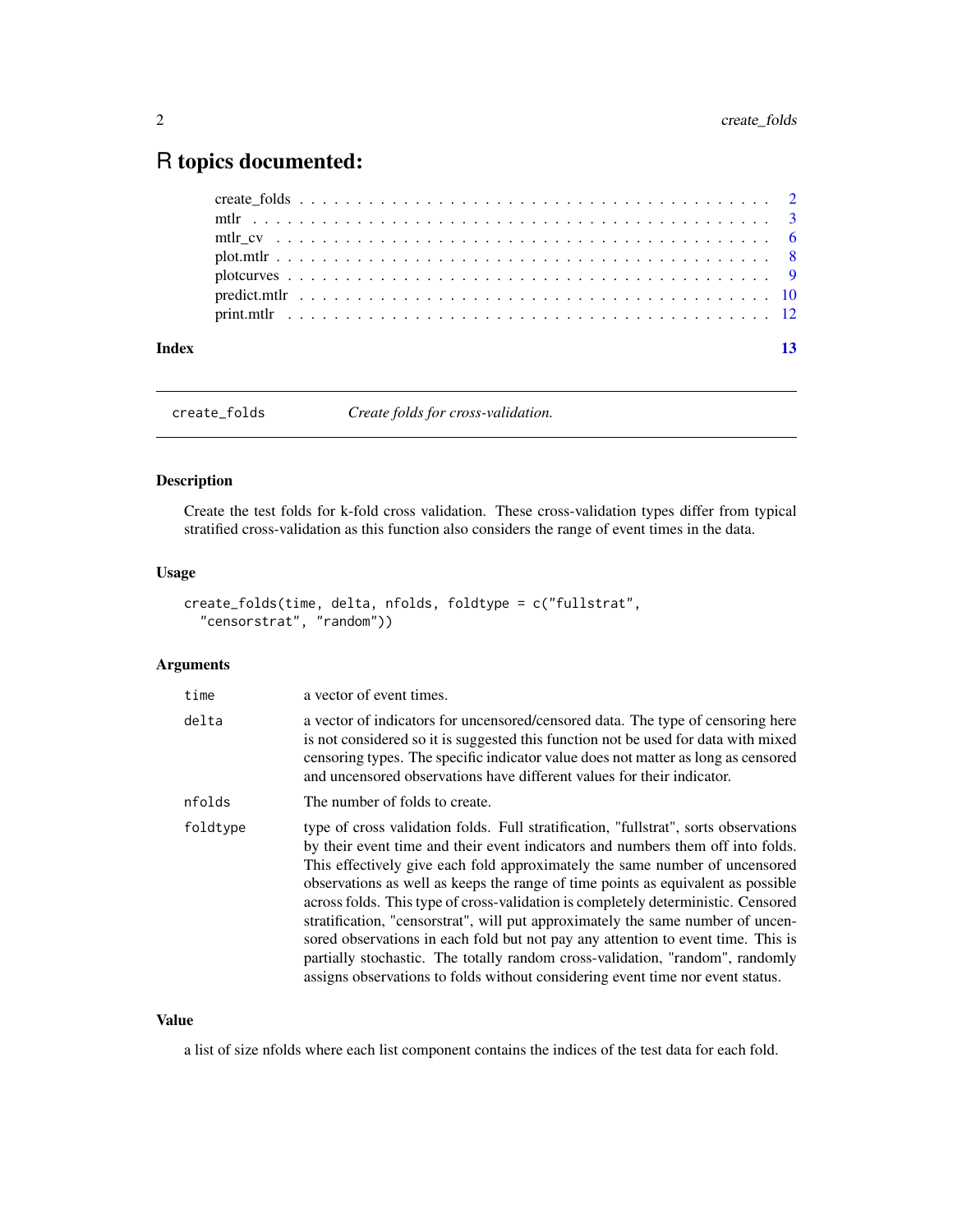#### <span id="page-2-0"></span> $m$ tlr $3$

# See Also

[mtlr\\_cv](#page-5-1)

<span id="page-2-1"></span>mtlr *Train a Multi-Task Logistic Regression (MTLR) Model*

# Description

Trains a MTLR model for survival prediction. Right, left, and interval censored data are all supported.

# Usage

```
mtlr(formula, data, time_points = NULL, nintervals = NULL,
 normalize = T, C1 = 1, train_biases = T, train_uncensored = T,
  seed_weights = NULL, threshold = 1e-05, maxit = 5000,
 lower = -15, upper = 15)
```

| formula      | a formula object with the response to the left of the "~" operator. The response<br>must be a survival object returned by the Surv function.                                                                                                                                                                                                                                                                                                              |
|--------------|-----------------------------------------------------------------------------------------------------------------------------------------------------------------------------------------------------------------------------------------------------------------------------------------------------------------------------------------------------------------------------------------------------------------------------------------------------------|
| data         | a data.frame containing the features for survival prediction. These must be vari-<br>ables corresponding to the formula object.                                                                                                                                                                                                                                                                                                                           |
| time_points  | the time points for MTLR to create weights. If left as NULL, the time_points<br>chosen will be based on equally spaced quantiles of the survival times. In the<br>case of interval censored data note that only the start time is considered and not<br>the end time for selecting time points. It is strongly recommended to specify<br>time points if your data is heavily interval censored. If time_points is not NULL<br>then nintervals is ignored. |
| nintervals   | Number of time intervals to use for MTLR. Note the number of time points will<br>be nintervals $+ 1$ . If left as NULL a default of sqrt(N) is used where N is the<br>number of observations in the supplied dataset. This parameter is ignored if<br>time_points is specified.                                                                                                                                                                           |
| normalize    | if TRUE, variables will be normalized (mean 0, standard deviation of 1). This is<br>STRONGLY suggested. If normalization does not occur it is much more likely<br>that MTLR will fail to converge. Additionally, if FALSE consider adjusting<br>"lower" and "upper" used for L-BFGS-B optimization.                                                                                                                                                       |
| C1           | The L2 regularization parameter for MTLR. C1 can also be selected via mt1r_cv.<br>See "Learning Patient-Specific Cancer Survival Distributions as a Sequence of<br>Dependent Regressors" by Yu et al. (2011) for details.                                                                                                                                                                                                                                 |
| train_biases | if TRUE, biases will be trained before feature weights (and again trained while<br>training feature weights). This has shown to speed up total training time.                                                                                                                                                                                                                                                                                             |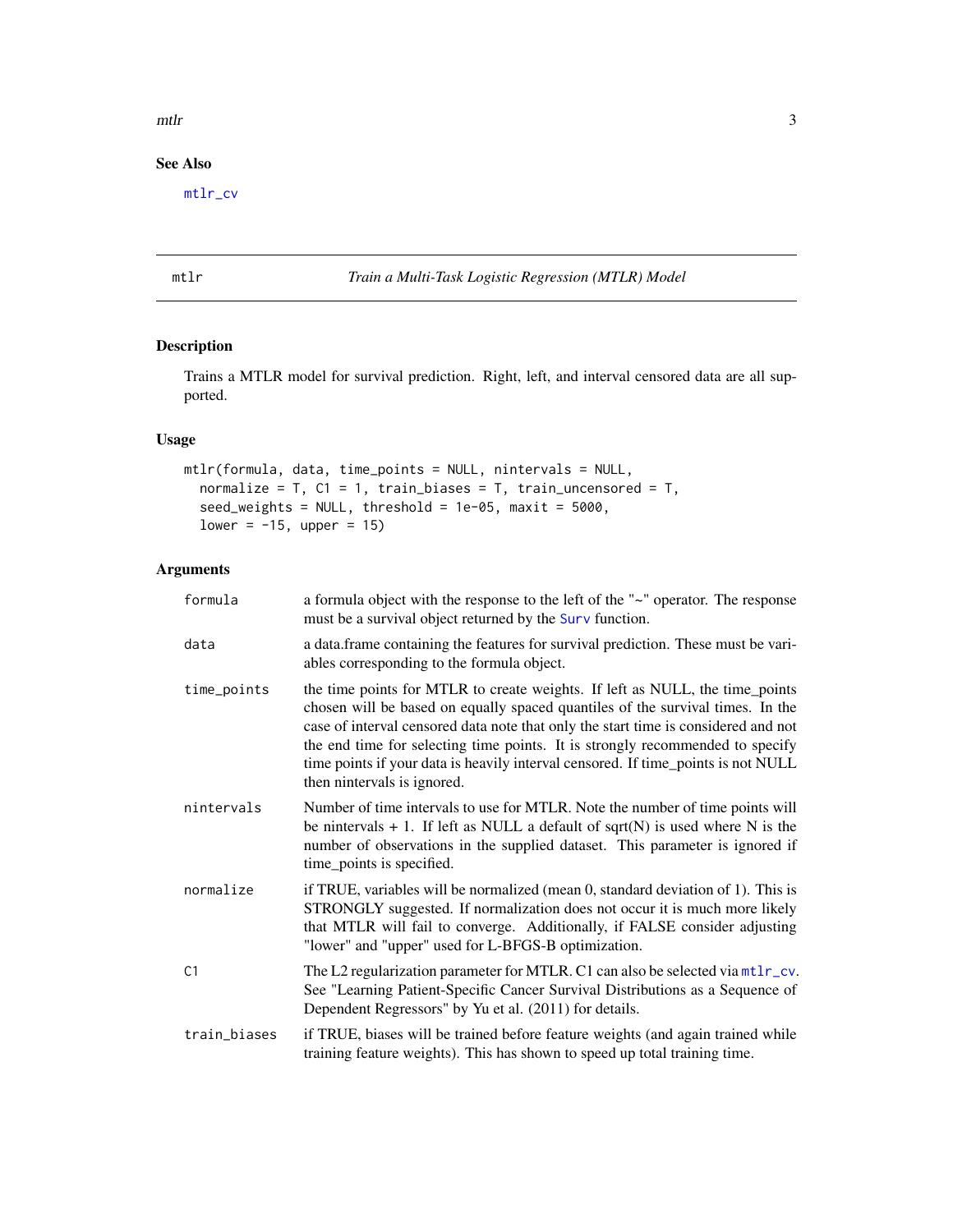<span id="page-3-0"></span>

| train_uncensored |                                                                                                                                                                                                                                                                                                                                                                            |  |  |  |  |  |
|------------------|----------------------------------------------------------------------------------------------------------------------------------------------------------------------------------------------------------------------------------------------------------------------------------------------------------------------------------------------------------------------------|--|--|--|--|--|
|                  | if TRUE, one round of training will occur assuming all event times are uncen-<br>sored. This is done due to the non-convexity issue that arises in the presence<br>of censored data. However if ALL data is censored we recommend setting this<br>option to FALSE as it has shown to give poor results in this case.                                                       |  |  |  |  |  |
| seed_weights     | the initialization weights for the biases and the features. If left as NULL all<br>weights are initialized to zero. If seed_weights are specified then either ninter-<br>vals or time_points must also be specified. The length of seed_weights should<br>correspond to (number of features $+1$ )*(length of time_points) = (number of<br>features + 1)*(nintervals + 1). |  |  |  |  |  |
| threshold        | The threshold for the convergence tolerance (in the objective function) when<br>training the feature weights. This threshold will be passed to optim.                                                                                                                                                                                                                      |  |  |  |  |  |
| maxit            | The maximum iterations to run for MTLR. This parameter will be passed to<br>optim.                                                                                                                                                                                                                                                                                         |  |  |  |  |  |
| lower            | The lower bound for L-BFGS-B optimization. This parameter will be passed to<br>optim.                                                                                                                                                                                                                                                                                      |  |  |  |  |  |
| upper            | The upper bound for L-BFGS-B optimization. This parameter will be passed to<br>optim.                                                                                                                                                                                                                                                                                      |  |  |  |  |  |

### Details

This function allows one to train an MTLR model given a dataset containing survival data. mtlr uses the Limited-Memory Broyden–Fletcher–Goldfarb–Shanno (L-BFGS-B) approximation method to train feature weights. This training is outsourced to the internal [optim](#page-0-0) function in R. Currently only a few parameters (namely threshold, maxit,lower, upper) of optim are supported, more will likely become available in the future.

Weights are initialized to 0 prior to training. Under default settings, the bias weights will be trained before considering feature weights. As Yu et al. (2011) specified, the introduction of censored observations creates a non-convex loss function. To address this, weights are first trained assuming all event times are *uncensored*. Once these starting weights have been trained another round of training is performed using the true values of the event indicator (censored/uncensored). However, in the event of all censored data this has shown to negatively effect the results. If all data is censored (either left, right, or interval2) we suggest setting train\_uncensored = FALSE.

Yu et al. (2011) actually suggested two regularization parameters, C1 to control the size of the feature weights and C2 to control the smoothness. In Ping Jin's masters thesis (Using Survival Prediction Techniques to Learn Consumer-Specific Reservation Price Distributions) he showed that C2 is not required for smoothness and C1 will suffice (Appendix A.2) so we do not support the C2 parameter in this implementation.

If an error occurs from optim it is likely the weights are getting too large. Including fewer time points (or specifying better time points) in addition to changing the lower/upper bounds of L-BFGS-B may resolve these issues. The most common failure has been that the objective value sees infinite values due to extremely large feature weights.

Censored data: Right, left, and interval censored data are all supported both separately and mixed. The convention to input these types of data follows the [Surv](#page-0-0) object format. Per the Surv documentation, "The [interval2] approach is to think of each observation as a time interval with (-infinity, t) for left censored, (t, infinity) for right censored, (t,t) for exact and (t1, t2) for an interval. This is the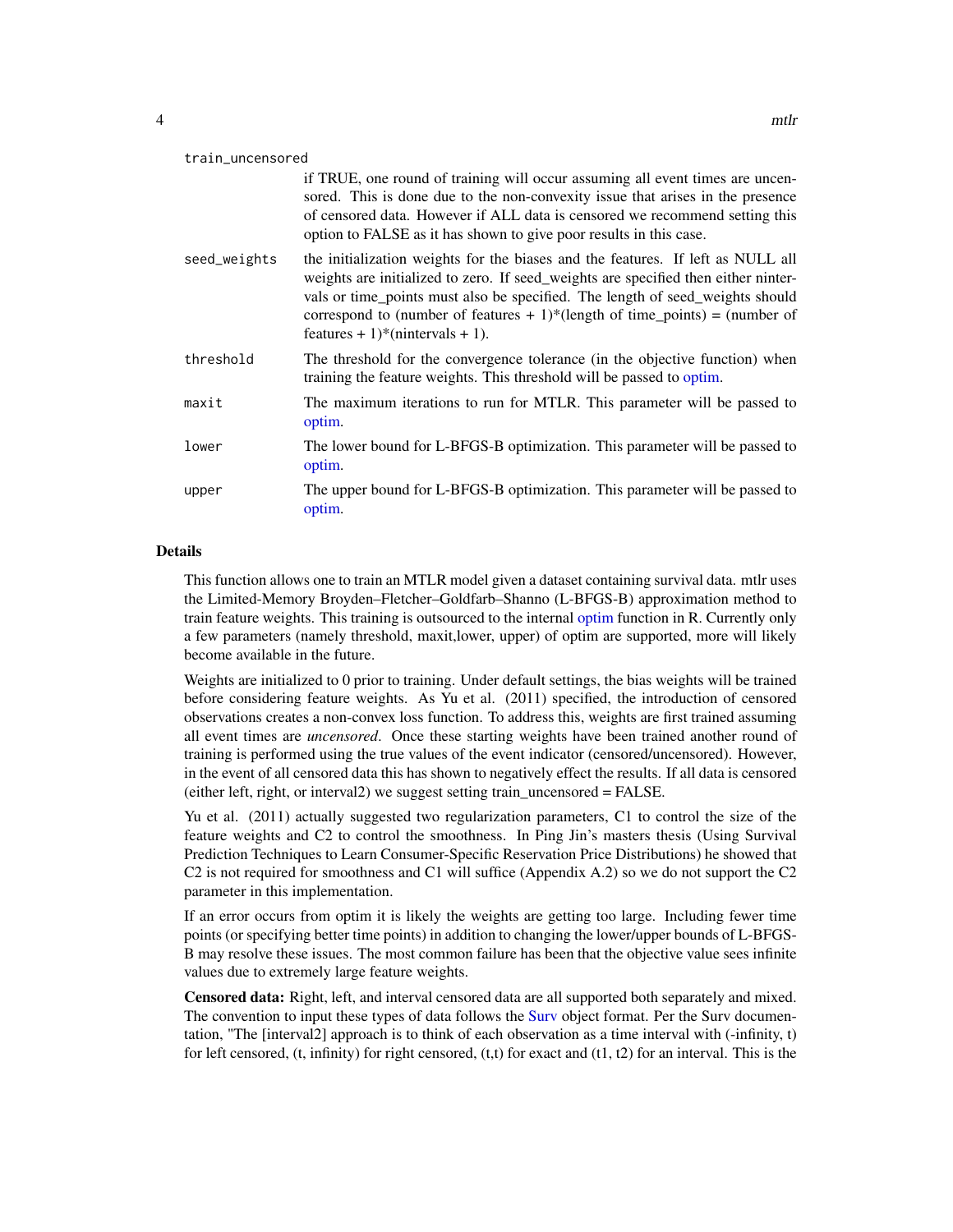<span id="page-4-0"></span>approach used for type = interval2. Infinite values can be represented either by actual infinity (Inf) or NA." See the examples below for an example of inputting this type of data.

# Value

An mtlr object returns the following:

- weight\_matrix: The matrix of feature weights determined by MTLR.
- x: The dataframe of features (response removed). Note observations with missing values will have been removed (this is the dataset on which MTLR was trained).
- y: The matrix of response values MTLR uses for training. Each column corresponds to an observation and rows as time points. A value of 1 indicates a observation was either censored or had their event occur by that time.
- response: The response as a Surv object (specified by formula).
- time points: The timepoints selected and used to train MTLR.
- C1: The regularization parameter used.
- Call: The original call to mtlr.
- Terms: The x-value terms used in mtlr. These are later used in [predict.mtlr](#page-9-1)
- scale: The means and standard deviations of features when normalize = TRUE. These are used in [predict.mtlr](#page-9-1). Will be NULL if normalize = FALSE.
- xlevels: The levels of the features used. This is used again by [predict.mtlr](#page-9-1).

#### See Also

[predict.mtlr](#page-9-1) [mtlr\\_cv](#page-5-1) [plot.mtlr](#page-7-1) [plotcurves](#page-8-1)

# Examples

```
#Access the Surv function and the leukemia/lung dataset.
library(survival)
simple_mod <- mtlr(Surv(time,status)~., data = leukemia)
simple_mod
bigger_mod <- mtlr(Surv(time,status)~., data = lung)
```

```
bigger_mod
```

```
#Note that observations with missing data were removed:
nrow(lung)
nrow(bigger_mod$x)
```

```
# Mixed censoring types
time1 = c(NA, 4, 7, 12, 10, 6, NA, 3) #NA for right censored
time2 = c(14, 4, 10, 12, NA, 9, 5, NA) #NA for left censored
#time1 == time2 indicates an exact death time. time2> time1 indicates interval censored.
set.seed(42)
dat = cbind.data.frame(time1, time2, importantfeature = rnorm(8))
formula = Surv(time1, time2, type = "interval2").
mixedmod = mtlr(formula, dat)
```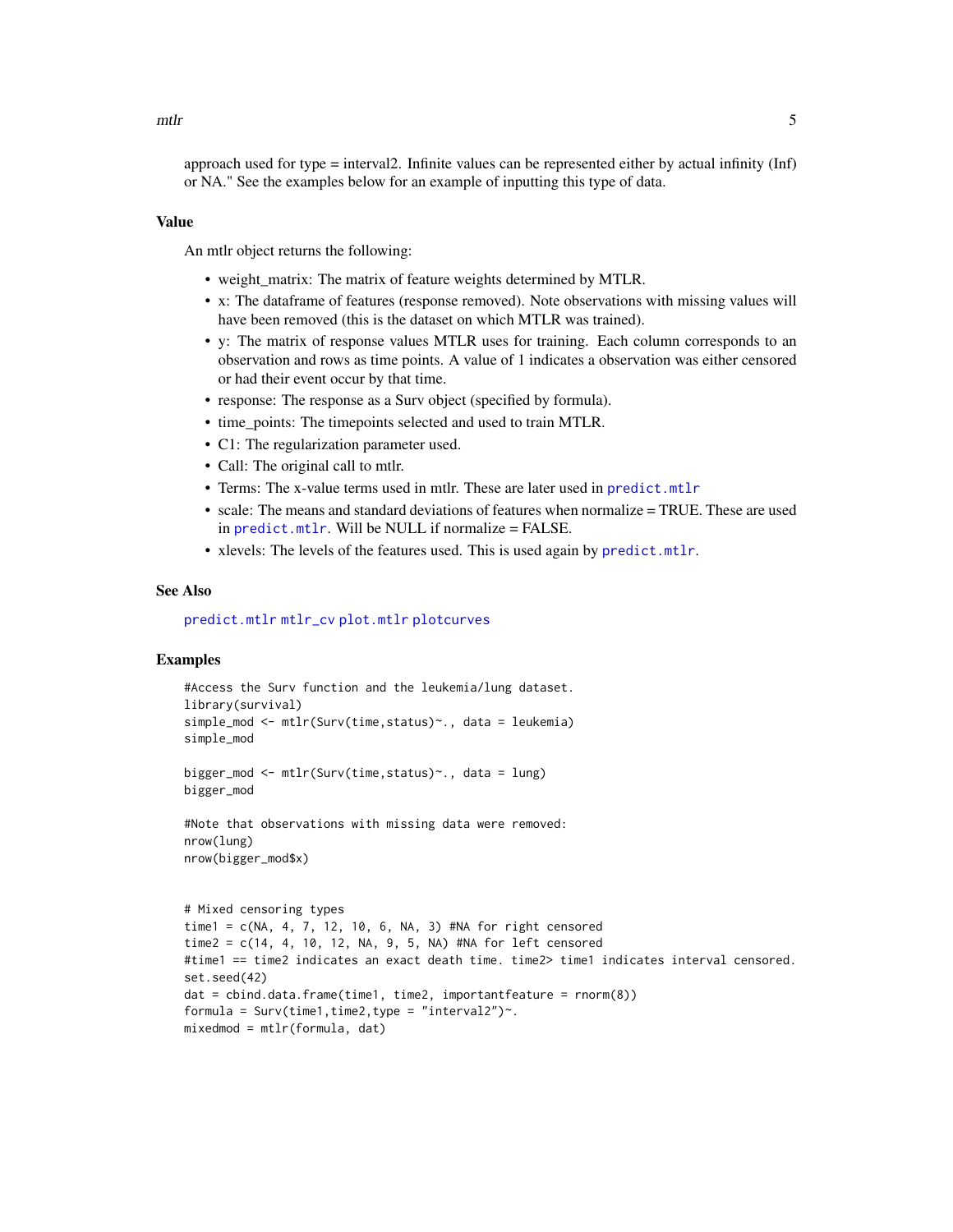<span id="page-5-1"></span><span id="page-5-0"></span>

# Description

MTLR Internal Cross-Validation for Selecting C1.

### Usage

```
mtlr_cv(formula, data, time_points = NULL, nintervals = NULL,
  normalize = T, C1_vec = c(0.001, 0.01, 0.1, 1, 10, 100, 1000),
  train_biases = T, train_uncensored = T, seed_weights = NULL,
 previous_weights = T, loss = c("11", "concordance"), nfolds = 5,foldtype = c("fullstrat", "censorstrat", "random"), verbose = FALSE,
  threshold = 1e-05, maxit = 5000, lower = -15, upper = 15)
```

| formula          | a formula object with the response to the left of the "~" operator. The response<br>must be a survival object returned by the Surv function.                                                                                                                                                                                                                                                                                                              |
|------------------|-----------------------------------------------------------------------------------------------------------------------------------------------------------------------------------------------------------------------------------------------------------------------------------------------------------------------------------------------------------------------------------------------------------------------------------------------------------|
| data             | a data frame containing the features for survival prediction. These must be vari-<br>ables corresponding to the formula object.                                                                                                                                                                                                                                                                                                                           |
| time_points      | the time points for MTLR to create weights. If left as NULL, the time_points<br>chosen will be based on equally spaced quantiles of the survival times. In the<br>case of interval censored data note that only the start time is considered and not<br>the end time for selecting time points. It is strongly recommended to specify<br>time points if your data is heavily interval censored. If time_points is not NULL<br>then nintervals is ignored. |
| nintervals       | Number of time intervals to use for MTLR. Note the number of time points will<br>be nintervals $+ 1$ . If left as NULL a default of sqrt(N) is used where N is the<br>number of observations in the supplied dataset. This parameter is ignored if<br>time_points is specified.                                                                                                                                                                           |
| normalize        | if TRUE, variables will be normalized (mean 0, standard deviation of 1). This is<br>STRONGLY suggested. If normalization does not occur it is much more likely<br>that MTLR will fail to converge. Additionally, if FALSE consider adjusting<br>"lower" and "upper" used for L-BFGS-B optimization.                                                                                                                                                       |
| $C1$ _vec        | a vector of regularization parameters to test. All values must be non-negative.<br>For large datasets you may want to reduce the number of value tried to increase<br>efficiency. Similarly for nfolds.                                                                                                                                                                                                                                                   |
| train_biases     | if TRUE, biases will be trained before feature weights (and again trained while<br>training feature weights). This has shown to speed up total training time.                                                                                                                                                                                                                                                                                             |
| train_uncensored |                                                                                                                                                                                                                                                                                                                                                                                                                                                           |
|                  | if TRUE, one round of training will occur assuming all event times are uncen-<br>sored. This is done due to the non-convexity issue that arises in the presence<br>of censored data. However if ALL data is censored we recommend setting this                                                                                                                                                                                                            |
|                  | option to FALSE as it has shown to give poor results in this case.                                                                                                                                                                                                                                                                                                                                                                                        |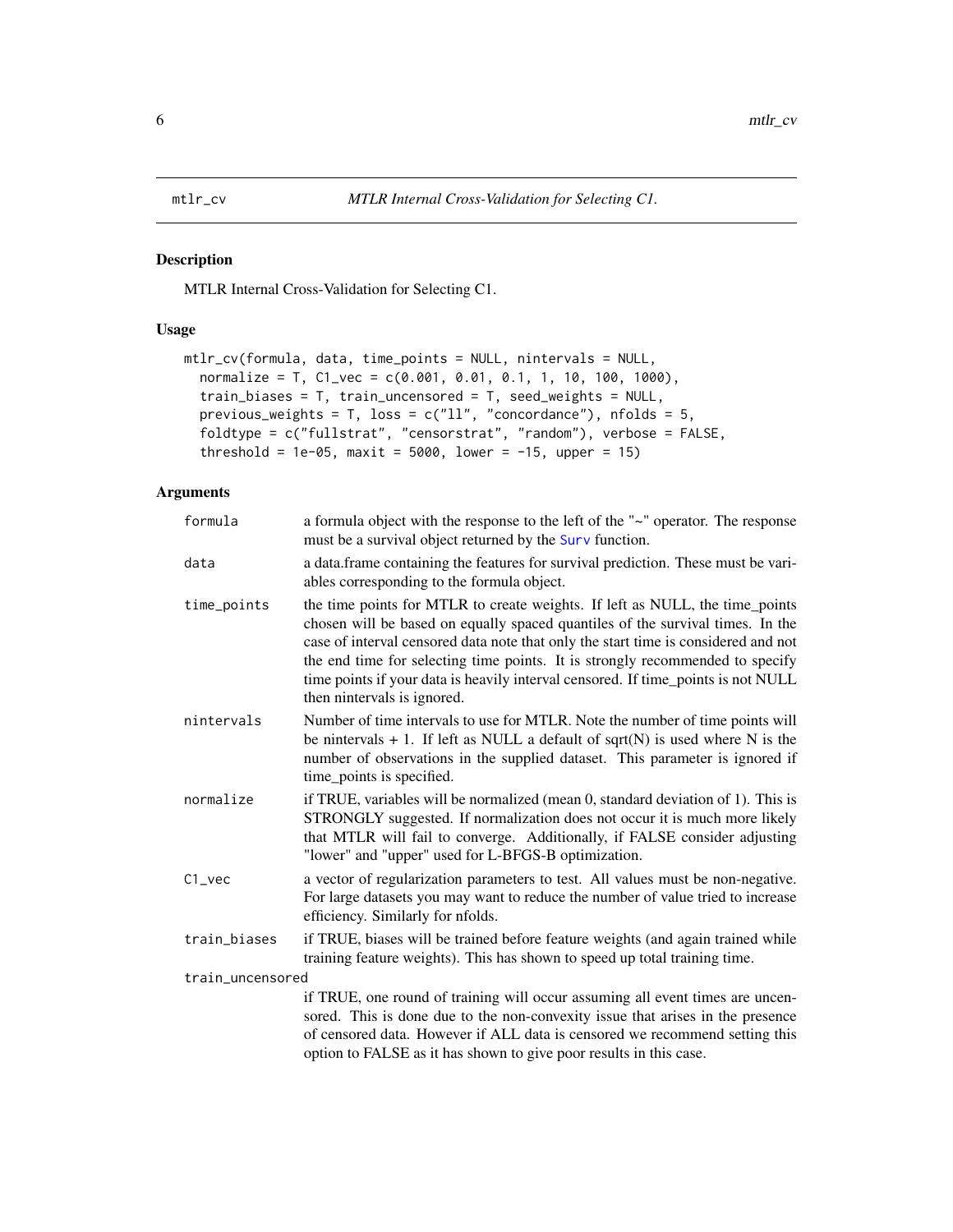#### <span id="page-6-0"></span> $\frac{mtlr\_cv}{7}$

| seed_weights     | the initialization weights for the biases and the features. If left as NULL all<br>weights are initialized to zero. If seed_weights are specified then either ninter-<br>vals or time_points must also be specified. The length of seed_weights should<br>correspond to (number of features $+ 1$ )*(length of time_points) = (number of<br>features + 1)*(nintervals + 1).                                                                                                                                                                                                                                                                                                                                                                                               |
|------------------|---------------------------------------------------------------------------------------------------------------------------------------------------------------------------------------------------------------------------------------------------------------------------------------------------------------------------------------------------------------------------------------------------------------------------------------------------------------------------------------------------------------------------------------------------------------------------------------------------------------------------------------------------------------------------------------------------------------------------------------------------------------------------|
| previous_weights |                                                                                                                                                                                                                                                                                                                                                                                                                                                                                                                                                                                                                                                                                                                                                                           |
|                  | a boolean specifying if sequential folds should use the previous fold's parame-<br>ters as seed_weights. Doing this will likely speed up the computation time for<br>cross-validation as we are providing weights which are (likely) close to the op-<br>timal weights. Note that this is done separately for each value of C1 so there<br>is no parameter sharing between different values of C1, and instead only across<br>the same value of $C1$ .                                                                                                                                                                                                                                                                                                                    |
| loss             | a string indicating the loss to optimize for which to choose the regularization pa-<br>rameter. Currently one can optimize for the log-likelihood ("ll") or concordance<br>("concordance"). See details regarding these losses.                                                                                                                                                                                                                                                                                                                                                                                                                                                                                                                                           |
| nfolds           | the number of internal cross validation folds, default is 5.                                                                                                                                                                                                                                                                                                                                                                                                                                                                                                                                                                                                                                                                                                              |
| foldtype         | type of cross validation folds. Full stratification, "fullstrat", sorts observations<br>by their event time and their event indicators and numbers them off into folds.<br>This effectively give each fold approximately the same number of uncensored<br>observations as well as keeps the range of time points as equivalent as possible<br>across folds. This type of cross-validation is completely deterministic. Censored<br>stratification, "censorstrat", will put approximately the same number of uncen-<br>sored observations in each fold but not pay any attention to event time. This is<br>partially stochastic. The totally random cross-validation, "random", randomly<br>assigns observations to folds without considering event time nor event status. |
| verbose          | if TRUE the progress will be printed for every completed value of C1.                                                                                                                                                                                                                                                                                                                                                                                                                                                                                                                                                                                                                                                                                                     |
| threshold        | The threshold for the convergence tolerance (in the objective function) when<br>training the feature weights. This threshold will be passed to optim.                                                                                                                                                                                                                                                                                                                                                                                                                                                                                                                                                                                                                     |
| maxit            | The maximum iterations to run for MTLR. This parameter will be passed to<br>optim.                                                                                                                                                                                                                                                                                                                                                                                                                                                                                                                                                                                                                                                                                        |
| lower            | The lower bound for L-BFGS-B optimization. This parameter will be passed to<br>optim.                                                                                                                                                                                                                                                                                                                                                                                                                                                                                                                                                                                                                                                                                     |

upper The upper bound for L-BFGS-B optimization. This parameter will be passed to [optim.](#page-0-0)

# Details

The log-likelihood loss and concordance are supported for optimizing C1. Here the log-likelihood loss considers censored and uncensored observations differently. For uncensored observations, we assign a loss of the negative log probability assigned to the interval in which the observation had their event, *e.g.* if an observation had a 20 is  $log(0.2)$ . We want these probabilities to be large so we would normally want to maximize this value (since logs of probabilities are negative) but we take the negative and instead minimize the value, thus we want the lowest loss. For censored observations we take the log of the probability of survival at the time of censoring, *e.g.* if an observation is censored at time = 42 we take the negative log of the survival probability assigned to time 42 as the loss.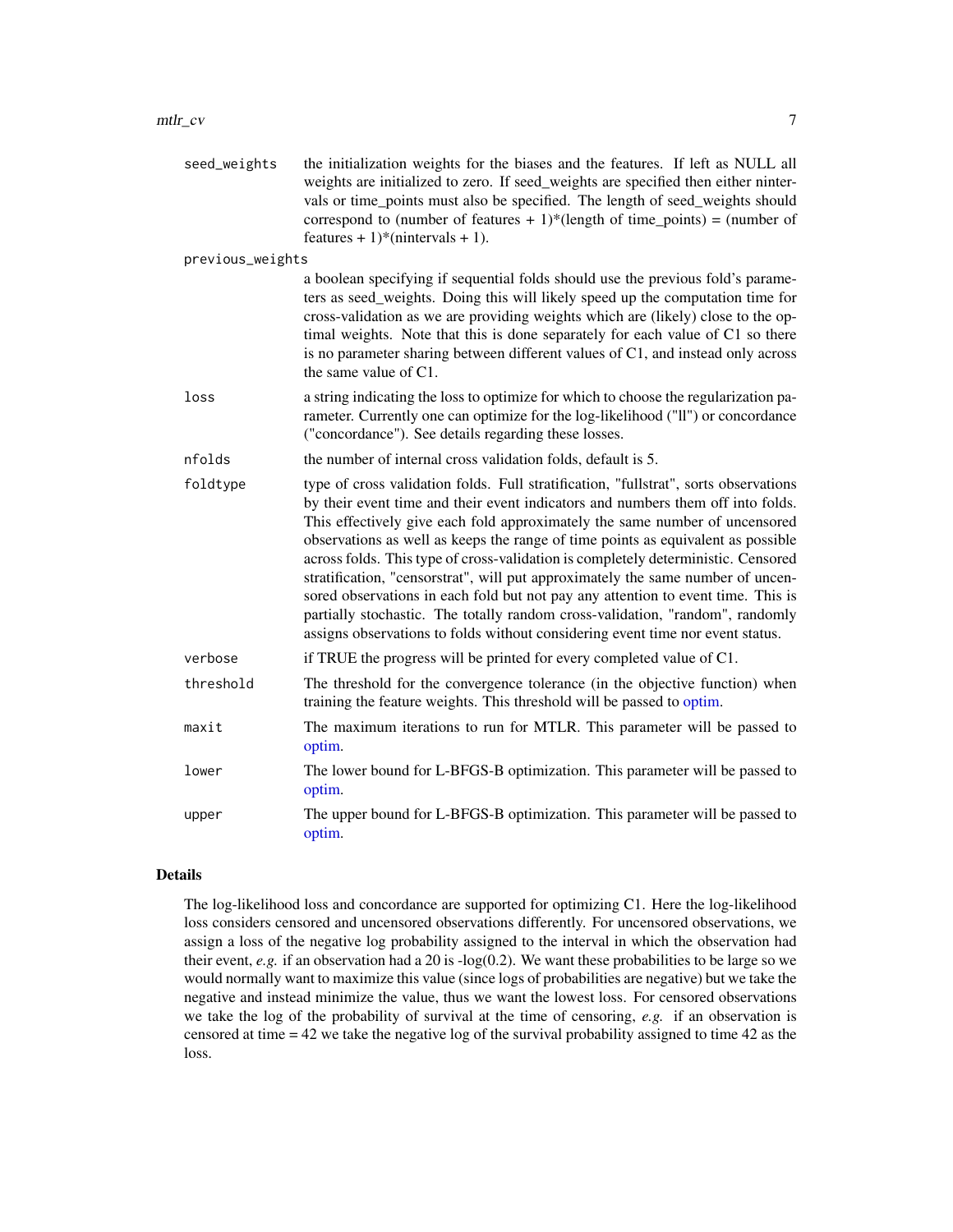<span id="page-7-0"></span>For the concordance loss, C1 is chosen to maximize the overall concordance when using the negative median as the "risk" score. This is completed using survConcordance in the survival package.

#### Value

Performing mtlr\_cv will return the following:

- best\_C1: The value of C1 which achieved the best (lowest) loss.
- avg\_loss: The averaged value of loss across the five folds for each value of C1 tested.

#### See Also

[mtlr](#page-2-1)

#### Examples

```
library(survival)
cv_mod <- mtlr_cv(Surv(time,status)~., data = lung)
#Note the best C1 also corresponds to the lost average loss:
cv_mod
```
plot.mtlr *Graphical Representation of Feature Weights*

#### Description

Plot the weights of an mtlr object. If packages ggplot2 and reshape2 are not installed, a bargraph of feature *influence* is given where influence is defined as the sum of absolute values of the feature weights across time. If ggplot2 and reshape2 are installed then a plot of feature weight across time is given.

#### Usage

```
## S3 method for class 'mtlr'
plot(x, numfeatures = 5, featurenames = c(), digits,...)
```

| x            | an object of class mtlr (result from calling $mtlr$ ).                                                                                                             |
|--------------|--------------------------------------------------------------------------------------------------------------------------------------------------------------------|
| numfeatures  | the number of weight to plot. Default is 5. The most influential features are<br>chosen first.                                                                     |
| featurenames | the names of the specific weight to plot. These should correspond to the names<br>in x\$ weight_matrix. If featurenames are supplied, then numeratures is ignored. |
| digits       | the number of digits to round to for the value of the time points.                                                                                                 |
| $\ddotsc$    | for future methods                                                                                                                                                 |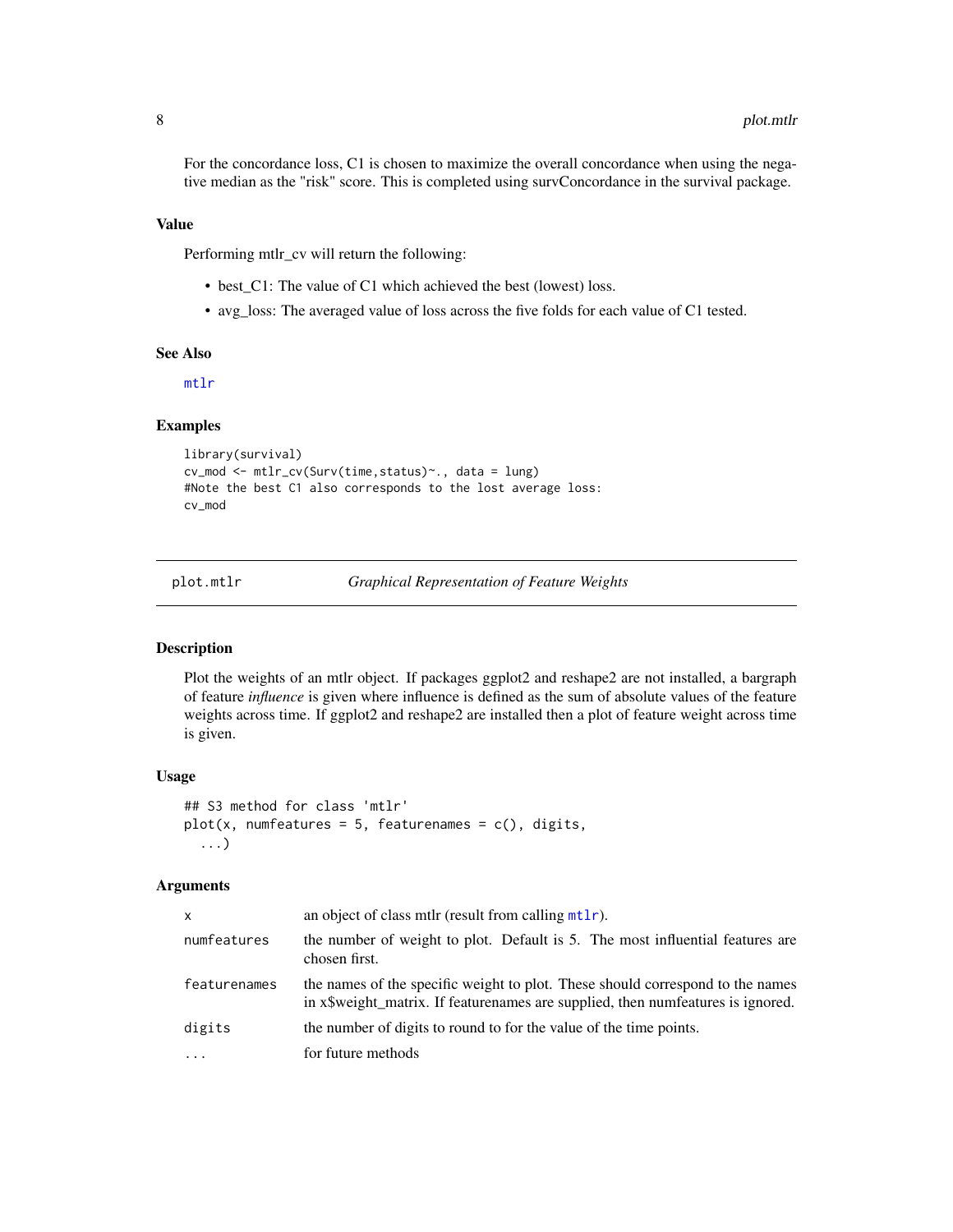#### <span id="page-8-0"></span>plotcurves that the contract of the contract of the contract of the contract of the contract of the contract of the contract of the contract of the contract of the contract of the contract of the contract of the contract o

#### Examples

```
#These examples are geared towards users who have installed ggplot2 and reshape2.
library(survival)
mod <- mtlr(Surv(time,status)~., data = lung)
#Basic plot with 5 most influential features
plot(mod)
#Plot all 8 features
plot(mod, numfeatures = 8)
#Suppose we want to see specifically the "meal.cal" and "ph.karno" features:
plot(mod, featurenames = c("meal.cal", "ph.karno"))
```
<span id="page-8-1"></span>plotcurves *Graphically Visualize MTLR Survival Curves*

#### Description

Plot the survival curves returned from predict.mtlr. Users must have packages ggplot2 and reshape2 installed in order to use this function. Survival curves for MTLR are smoothed using a monotonic cubic spline using a Hyman filtering between time points. For details regarding this smoothing function see [splinefun](#page-0-0).

#### Usage

```
plotcurves(curves, index = 1, color = c(), xlim = c(),
  remove_legend = TRUE)
```
#### Arguments

| curves        | survival curves formatted the same as those from predict.mtlr. Time points must<br>be in the first column of the matrix followed by columns representing survival<br>probabilities for each observation.                                                                |
|---------------|-------------------------------------------------------------------------------------------------------------------------------------------------------------------------------------------------------------------------------------------------------------------------|
| index         | the index of the observation to plot. Here an index of 1 will refer to the second<br>column of the curves object. If over 15 indices are given the legend will be re-<br>moved as to not take up plotting space. To avoid this behavior set remove_legend<br>$=$ FALSE. |
| color         | the color of the plotted survival curve. The length of color must match the length<br>of index.                                                                                                                                                                         |
| xlim          | the limits of the x-axis (must be a 2 length vector).                                                                                                                                                                                                                   |
| remove_legend | if TRUE the legend will be removed if over 15 indices are supplied. If FALSE<br>the legend will remain, however be aware that the legend may take up lots of<br>space.                                                                                                  |

#### See Also

[mtlr](#page-2-1) [predict.mtlr](#page-9-1)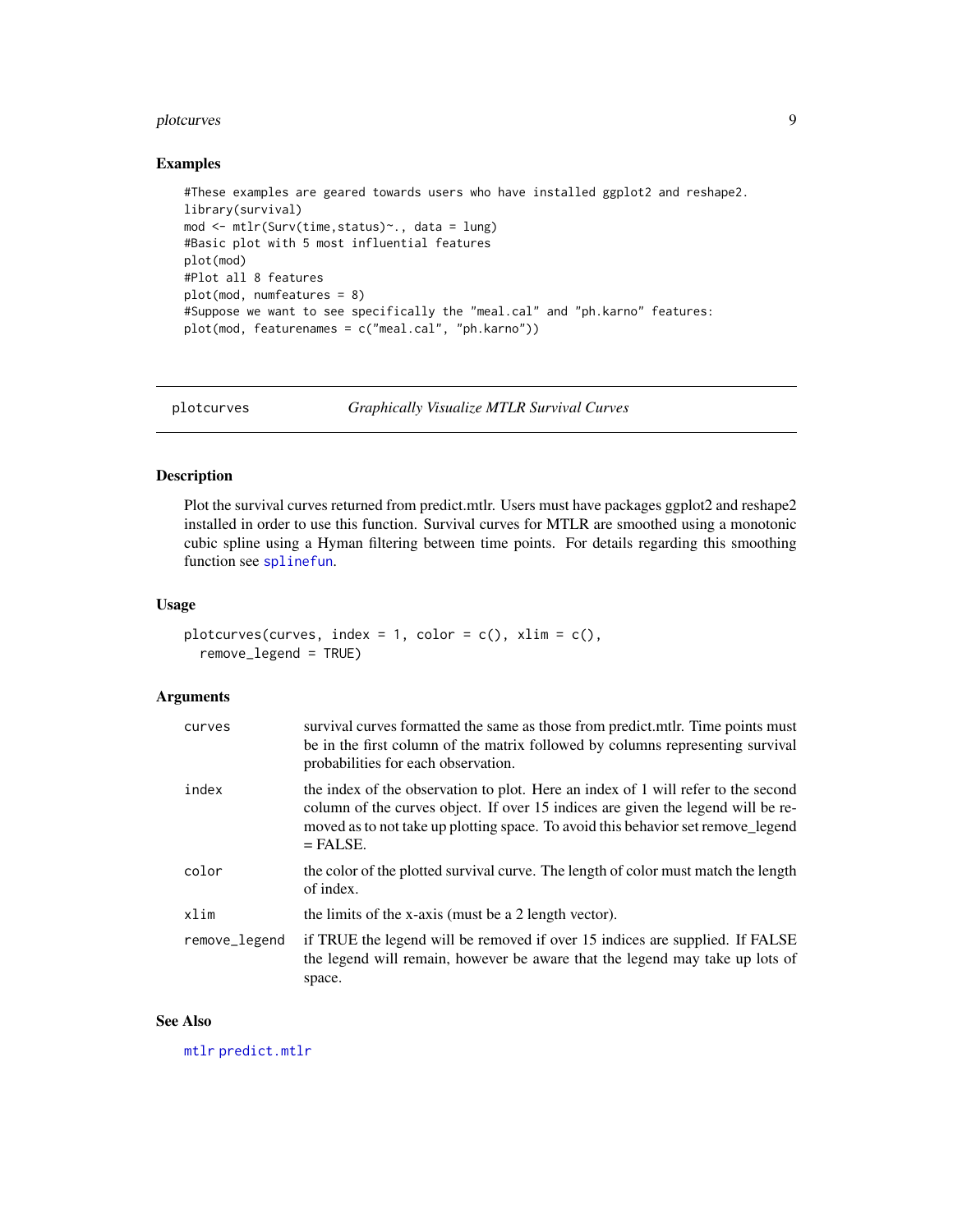# Examples

```
#Set up the example:
library(survival)
mod <- mtlr(Surv(time,status)~., data = lung)
curves <- predict(mod, type = "survivalcurve")
plotcurves(curves, 1:10)
plotcurves(curves, 1:3, color = c("red","blue","purple"))
plotcurves(curves, 1:10, xlim = c(0, 42))
#Note the legend is now gone:
plotcurves(curves, 1:20)
#and it is back again:
plotcurves(curves, 1:20, remove_legend = FALSE)
```
<span id="page-9-1"></span>predict.mtlr *Predictions for MTLR*

#### Description

Compute survival curves and other fitted values for a model generated by [mtlr](#page-2-1).

# Usage

```
## S3 method for class 'mtlr'
predict(object, newdata, type = c("survivalcurve",
  "prob_times", "prob_event", "mean_time", "median_time"), add_zero = T,
  times = c(), ...)
```

| object  | an object of class mtlr, generated by the mtlr.                                                                                                                                                                                                                                                                                                                                 |
|---------|---------------------------------------------------------------------------------------------------------------------------------------------------------------------------------------------------------------------------------------------------------------------------------------------------------------------------------------------------------------------------------|
| newdata | an optional new data frame for which to perform predictions using MTLR. If<br>left empty, predictions will be performed using the dataset used to generate the<br>original mtlr object – note that any error calculation on these predictions will be<br>optimistic since this will only be the resubstitution error and not be representa-<br>tive of error on a new test set. |
| type    | the type of prediction desired. Options are the survival curve for the time<br>points selected by mtlr ("survivalcurve"), the survival curve for given times<br>("prob_times"), the probability of survival at the observations event time ("prob_event"),<br>the mean survival time ("mean_time"), and the median survival time ("me-<br>dian_time").                          |
|         | For "survivalcurve" and "prob_times", the first column of the matrix returned<br>will correspond to the time points and all other columns will be the observa-<br>tions survival probability at those associated time points. The index of a (row)                                                                                                                              |

<span id="page-9-0"></span>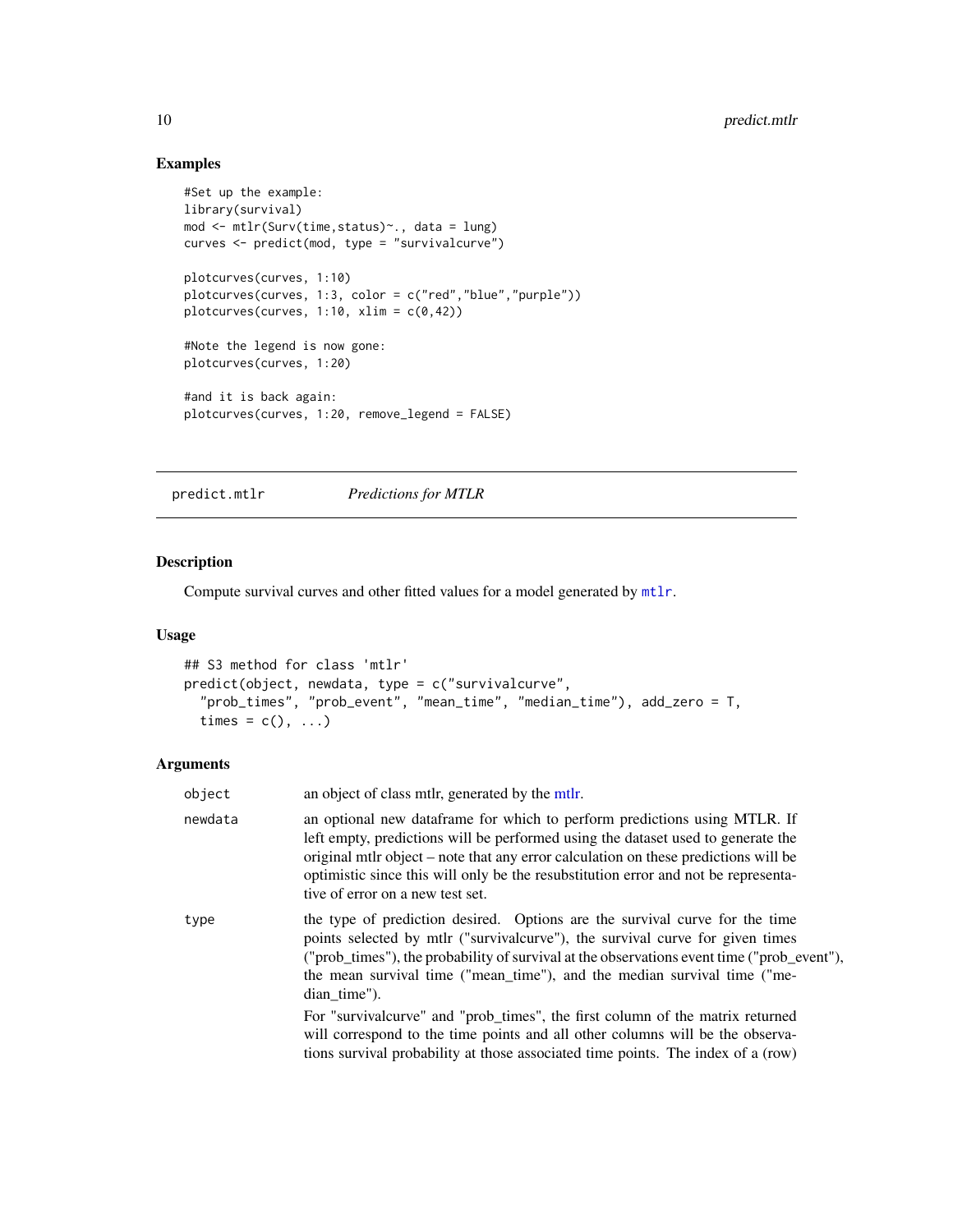<span id="page-10-0"></span>

|          | observation in newdata will correspond to the $ith + 1$ column of the returned<br>matrix.                                                                                                                                                                                                                                                                                                                                                                                    |
|----------|------------------------------------------------------------------------------------------------------------------------------------------------------------------------------------------------------------------------------------------------------------------------------------------------------------------------------------------------------------------------------------------------------------------------------------------------------------------------------|
|          | If "prob_event" is chosen the response (event time) is required. For both "prob_event"<br>and "prob_times", if the event time is larger than all of the time points used to<br>build the mtlr model then the last (lowest) probability is used. For example, if<br>the event time is 100 but the largest time point estimated by the mtlr model was<br>80 then the survival probability at 100 is equal to the survival probability at 80,<br><i>i.e.</i> $S(100) = S(80)$ . |
|          | For "mean_time", if survival curves do not extend to zero survival probability a<br>linear extension is added (a linear line from (time = 0, probability = 1) to (time<br>$=$ ?, probability $=$ 0)). This is the same for "median_time" except the line need<br>only extend to survival probability = $0.5$ . A mean/median survival time of Inf is<br>returned for survival curves with all survival probabilities of 1.                                                   |
| add_zero | if TRUE, a time point of "0" and a survival probability of "1" will be added to<br>all survival curves. Additionally, if add_zero is TRUE, type = "mean_time" will<br>represent the average survival time overall but if FALSE, then "mean_time" will<br>be reduced by roughly the value of the first time point. However, "median_time"<br>and "prob_event" will be unchanged.                                                                                              |
| times    | For prediction method "prob_times" you may specify the times at which to pre-<br>dict the survival probability for each row in newdata. This values defaults to<br>all unique event times (both censored and uncensored) in the data on which the<br>model was trained.                                                                                                                                                                                                      |
| .        | for future methods.                                                                                                                                                                                                                                                                                                                                                                                                                                                          |
|          |                                                                                                                                                                                                                                                                                                                                                                                                                                                                              |

#### Value

The desired prediction type (a matrix or vector of predictions).

### Note

The predictions generated by type = "survivalcurve" can be plotted using [plotcurves](#page-8-1) – packages ggplot2 and reshape2 must be installed to use this function.

# See Also

[mtlr](#page-2-1) [plotcurves](#page-8-1)

# Examples

```
library(survival)
mod <- mtlr(Surv(time,status)~., data = lung)
```

```
#Here our predictions are on the data from which we trained so our results will be optimistic
# since they are produced from resubstitution as opposed to some new test set.
predict(mod, type = "survivalcurve")
predict(mod, type = "prob_event")
predict(mod, type = "median_time")
predict(mod, type = "mean_time")
```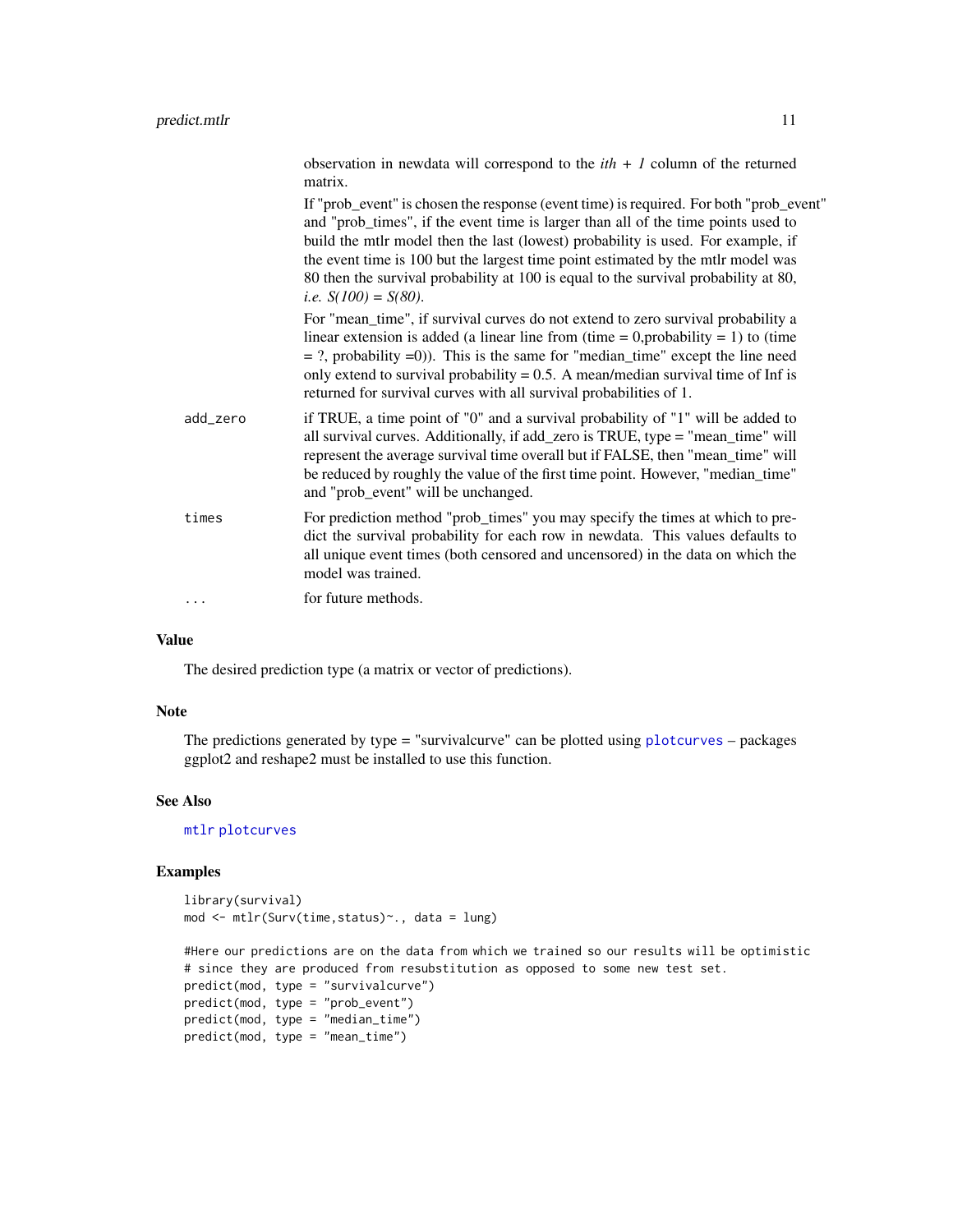#### <span id="page-11-0"></span>12 print.mtlr

```
#Notice the difference of about 59:
predict(mod, type = "mean_time", add_zero = FALSE)
```
print.mtlr *Printing an MTLR object.*

# Description

Print an object created by [mtlr](#page-2-1).

#### Usage

```
## S3 method for class 'mtlr'
print(x, digits = max(options()$digits - 4, 3), \dots)
```
# Arguments

| X                       | an object of class mtlr (result from calling $mtlr$ ). |
|-------------------------|--------------------------------------------------------|
| digits                  | The number of digits to print mtlr weights.            |
| $\cdot$ $\cdot$ $\cdot$ | for future methods.                                    |

# Value

Call, the original call to the mtlr function. Time points, the time points selected by the mtlr model. Weights, the weights of each feature across time – rows represent each time point and each column corresponds to a feature.

# See Also

[mtlr](#page-2-1)